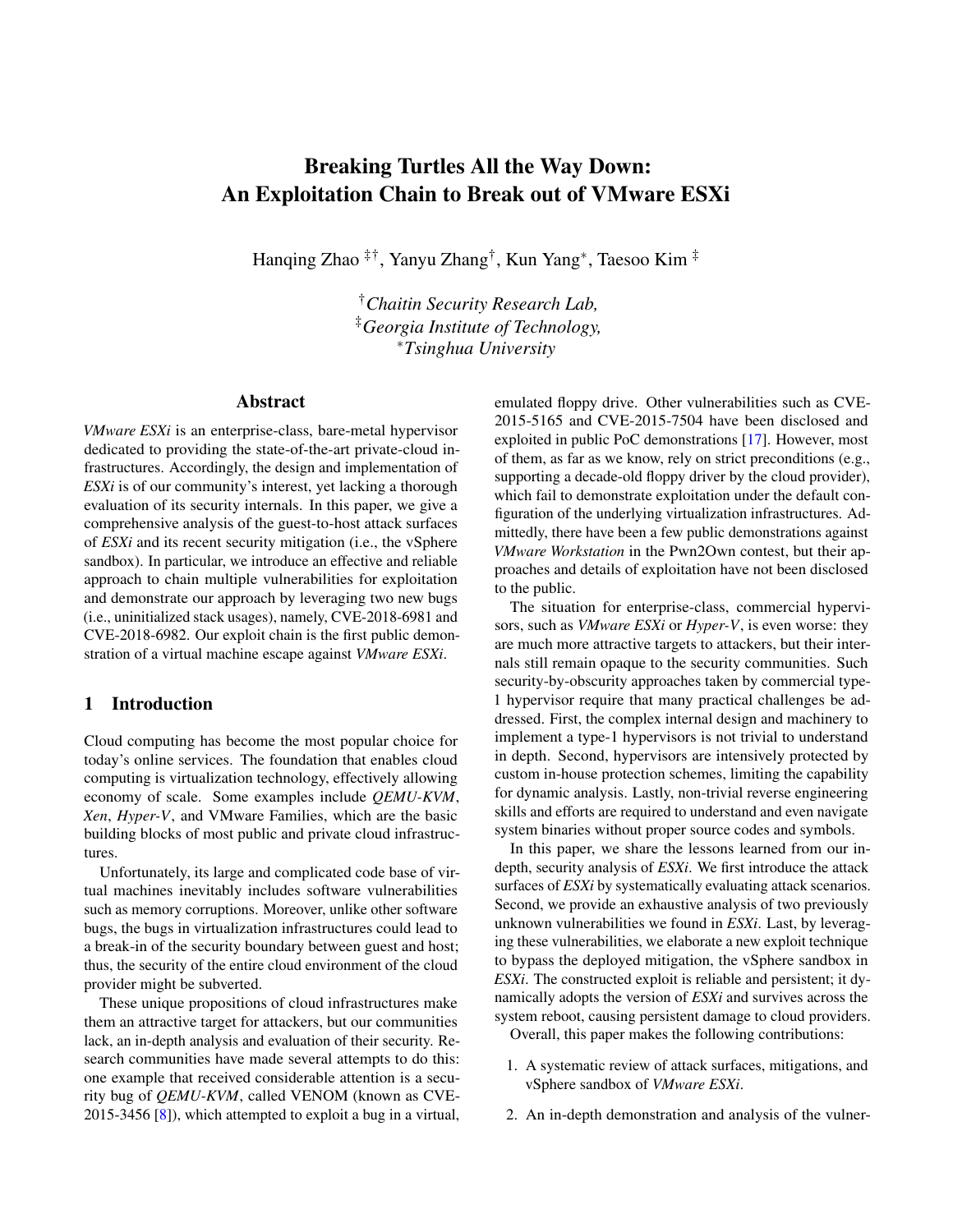<span id="page-1-0"></span>

Figure 1: The architecture of *VMware ESXi* [\[5\]](#page-8-2). VMKernel, a POSIX-like OS, is designed to multiplex the virtual machines and provides some core fundamentals such as resource scheduling, I/O stacks, file system (VMFS), and drivers. The guest machines can communicate with the host through hypercall, which includes normal hypercalls such as VM-Exit and special hypercalls such as backdoor and VMCI. The term "user world" refers to a process running in the VMkernel. A significant user world is "VMX," a Ring-3 process, because it contains RPC handlers and virtual hardwares. (Note that the VMX process and some other process sandboxed by the vSphere sandbox.) The virtual machine monitor (VMM) is a process that provides the execution environment for guest virtual machines.

abilities used in the first virtual machine escape of *VMware ESXi*.

3. State-of-the-art and reusable exploitation techniques for manipulating memory layout, constructing an arbitraryaddress-write primitive, and achieving persistent exploitation in *VMware ESXi*.

Threat Model. In this research, we assume that an adversary can execute arbitrary codes in the user space and kernel space on the guest OS.

## 2 Background

#### 2.1 The Architecture of the ESXi

As [Figure 1](#page-1-0) illustrates, *VMware ESXi* integrates its operating system (OS) called VMkernel, providing the functionalities of resource scheduling, I/O stacks, network stacks, storage stacks, and device drivers, and all processes are running on top of it. VMkernel also implements a simple in-memory file system to hold staged patches, configurations, and system logs.

To communicate with the hypervisor, the guest taps into the VMM through VM-Exit in most circumstances. Notably, VMware also introduced another hypercall mechanism called backdoor. Interestingly, although it is named "backdoor," it is merely a communication channel between the guest and the

<span id="page-1-1"></span>

Figure 2: The backdoor remote procedure call. Under default I/O privilege level, a Ring-3 program should not be able to issue I/O operations. As a result, the int or out instruction should cause the Ring-3 process to fault and crash. However, in this scene, the hypervisor captures the fault and handles it, supporting the backdoor RPC mechanism.

hypervisor. Also, it has been widely applied to VMware products, e.g., some functionalities in open-vm-tools [\[18\]](#page-8-3) such as drag-and-drop, copy-and-paste are implemented on top of the backdoor mechanism. As [Figure 2](#page-1-1) illustrates, the guest machine that runs in Ring-3 of a protected-mode OS executes the in or out instruction with a specific port, which raises a corresponding exception. Normally, this results in the crash of the process. However, in a VMware virtual machine, the hypervisor captures the exception and dispatches it to a proper handler on the host OS. Therefore, there are no exceptions in the end. Compared to normal hypercall, which usually requires the CPL  $\leq$  IOPL, some backdoor requests can be issued from Ring-3 directly. Consequently, a channel for the communication between guest and host can be established. For one example, as [Figure 3](#page-2-0) delineates, backdoor can be leveraged to send data from the guest to the host. By putting required parameters into specific registers, like a simple function call, a process running in the protected mode can invoke the RPC directly. In the sample, we first create a new "RPCI" channel and retrieve the channel number. Then, we can send data to the host through this channel. Based on this mechanism, some high-level and complicated protocols could be developed. Furthermore, in this paper, we also use this feature to reliably manipulate the memory layout. The details are discussed in [§3.](#page-3-0)

#### 2.2 Virtual Machine Escape

VM escape is a process of breaking out of a virtual machine from a guest OS, so the guest VM can launch an arbitrary execution with the privilege of the host operating system [\[21\]](#page-8-4). Specifically, *ESXi* completely isolates the guest operating systems from each other by leveraging hardware virtualization technologies, such as Intel VT or AMD-V. Any privileged instructions from the guest operating systems will be captured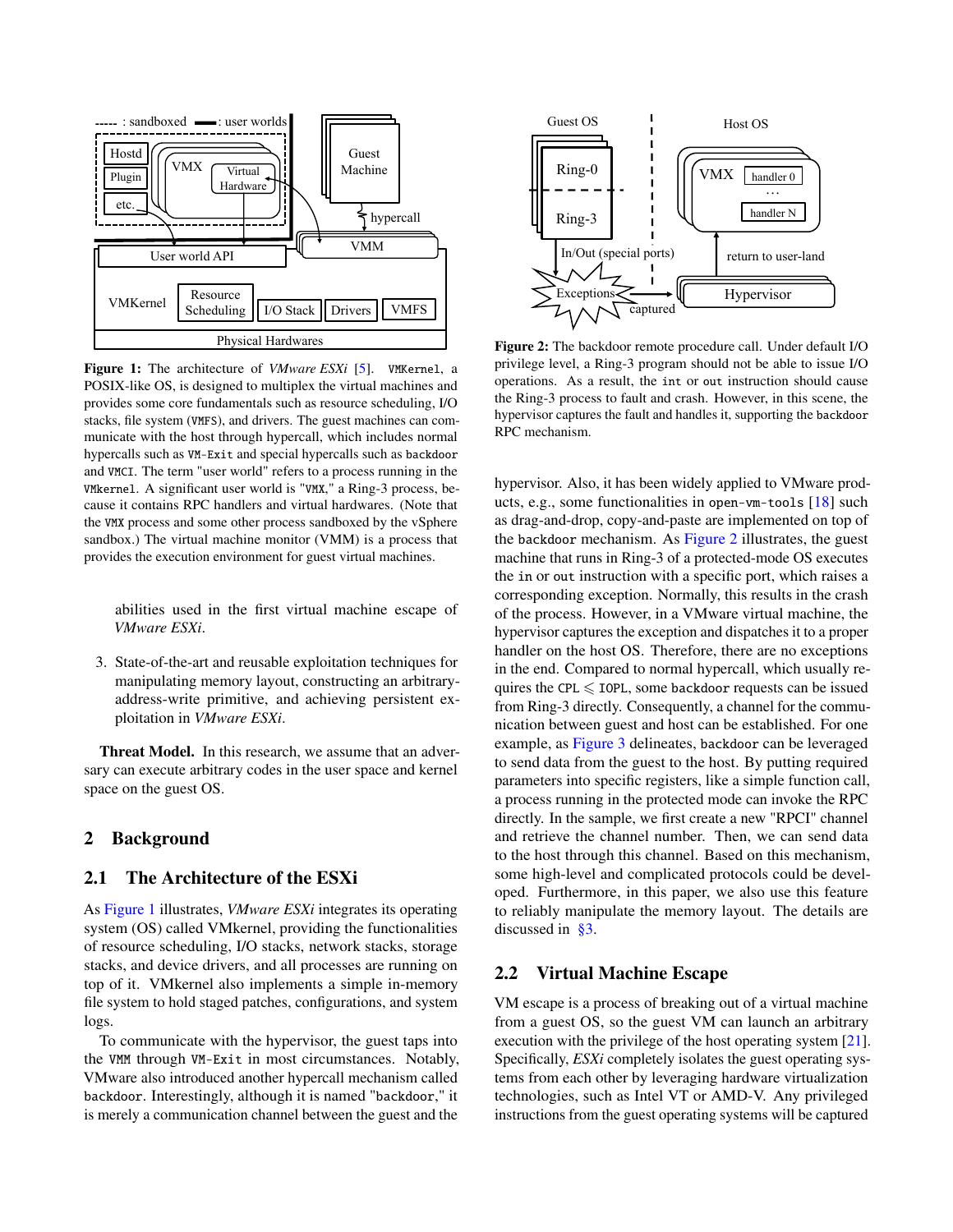```
1 ; Creating a new channel
2 a \sin(\theta)3 "movl $0x564d5868,%%eax\n\t" ; magic bytes: 'VMXh'
4 "movl $0xc9435052,%%ebx\n\t" ; magic bytes for RPCI
5 "movl $0x1e,%%ecx\n\t" ; MESSAGE_TYPE_OPEN<br>6 "movl $0x5658.%%edx\n\t" ; special I/O port
6 \text{movl } $0x5658, %84x\nu t"7 "out %%eax,%%dx\n\t"
8 "movl %%edx, %%eax\n\t" ; ret channel number (EDX(HI))<br>9 "movl %%ecx, %%ebx\n\t" ; success or failure
9 \frac{1}{2} % \frac{2}{2} % \frac{2}{2} % \frac{2}{2} % \frac{2}{2} % \frac{2}{2} % \frac{2}{2} % \frac{2}{2} \frac{2}{2} \frac{2}{2} \frac{2}{2} \frac{2}{2} \frac{2}{2} \frac{2}{2} \frac{2}{2} \frac{2}{2} \frac{2}{2} \frac{2}{2} \frac{2}{2} \frac{2}{2} \frac{210<sup>10</sup>11 );
12
13 ; Sending data through a specific channel
14 asm(15 "movl %0, %%edx\n\t" ; channel number (EDX(HI))
16 \frac{1}{16} "movl \sqrt{30x41414141}, \frac{6}{x^2} \frac{1}{x^3} ; 4 bytes to be sent
17 "movl $0x564d5868,%%eax\n\t" ; magic bytes: 'VMXh'
18 "movl $0x0002001e,%%ecx\n\t"; MESSAGE_TYPE_SEND
19 "movw $0x5658, %%dx\n\t" ; special I/O port
20 0ut %%eax.%%dx\n\t
21 "movl %%ecx, %%eax" ; success or failure
22
23 );
```
Figure 3: By using "RPCI," a sort of backdoor-based mechanism, guest machines can communicate with the host OS. By reading or writing a special I/O port (0x5658/ 0x5659), a process running in Ring-3 can invoke the RPC directly.

and sanitized by the hypervisor. In normal circumstances, the guest cannot execute codes or affect security-critical behaviors such as system configuration, and network connections of other guests or the host. By exploiting the vulnerabilities in the *ESXi*, the adversaries can cross the security boundary between the guest and the host, to execute arbitrary codes on the host operating system (i.e., virtual machine escape in the *ESXi*).

## 2.3 Security Analysis of the ESXi

Attack Surfaces. The virtualization layer is the most significant part of the lifetime of the guest operating system. Any interaction between the guest OS and the hypervisor is a potential attack vector that could be exploited by adversaries. Generally, the guest can communicate with the host of *ESXi* in several ways:

- 1. VMKernel and Core Virtualization Infrastructures: There are some fundamentals such as VM-Exit handlers, memory management, and memory virtualization infrastructures offered by the hypervisor running in the kernel space. An adversary who attacks the hypervisor successfully could take over the kernel of the host operating system directly.
- 2. Virtual Hardware: To support the I/O virtualization, VMware designed a batch of virtual harware and devices. Most of them are integrated into the VMX process of *ESXi* [\[3,](#page-8-5) [15\]](#page-8-6). The guest OS can communicate with the virtual hardware through port I/O (PIO) or memorymapped I/O (MMIO). Table [1](#page-2-1) shows some significant virtual hardware integrated in *VMware ESXi*. Most of

<span id="page-2-1"></span>

| Interface           | Category           | Privilege   |
|---------------------|--------------------|-------------|
| SVGA <sub>2</sub> D | Virtual Graphic    | ROOT        |
| SVGA3D              | Virtual Graphic    | <b>ROOT</b> |
| e1000               | Virtual Ethernet   | <b>ROOT</b> |
| e1000e              | Virtual Ethernet   | <b>ROOT</b> |
| <b>VMXNET3</b>      | Virtual Ethernet   | <b>ROOT</b> |
| <b>xHCI</b>         | Virtual USB        | <b>ROOT</b> |
| uHCI                | Virtual USB        | <b>ROOT</b> |
| aHCI                | Virtual SATA       | <b>ROOT</b> |
| Lsilogic            | Virtual SCSI       | <b>ROOT</b> |
| Printer             | Virtual COM Device | <b>ROOT</b> |

Table 1: The virtual hardware has been demonstrated to affect the interaction of guest-to-host. The privilege field indicates the requirement to open the device in the guest OS.

them require that the root privilege be opened in the guest operating system.

3. RPC Channels: VMware developed some RPC protocols such as backdoor and VMware Virtual Machine Communication Interface (VMCI) to accelerate the communication between the guest OS and the host OS. It has been applied in VMware's virtual machines for decades, because it does not rely on hardware virtualization extensions. Thus, it also results in some virtual machine escape attack surfaces. Some RPC handlers exist in the VMX process. By exploiting the bugs in these handlers, adversaries can escape from the guest OS.

Common Mitigations. The host maintains a POSIX-like operating system, and some Linux-like security mitigations are integrated into the host.

- 1. ASLR: Address Space Layout Randomization (ASLR) [\[20\]](#page-8-7) was introduced to mitigate the exploitation of memory corruption vulnerabilities. In *ESXi*, the addresses encompassing the program, stack, heap, and libraries of the user space binaries are randomized. In the *ESXi*'s VMX process, which contains most of the virtual hardware, some hardware such as the network card runs in Ring-3. Therefore, an attacker who wants to attack virtual hardware or other Ring-3 services in *ESXi* first has to leak code pointers (i.e., information leakage) to further hijack the control flow of *ESXi*.
- 2. NX/ DEP: This option is referred to as Data Execution Prevention (DEP) or No-Execute (NX). It works with the processor to help prevent buffer overflow attacks by blocking code execution from memory that is marked as non-executable [\[11\]](#page-8-8). In *ESXi*, when the process is trying to execute shellcodes on stack, heap, or data segments, it will crash.
- 3. Compact VMX: Compared with *VMware Workstation*, the type-2 hypervisor developed by VMware, *ESXi*'s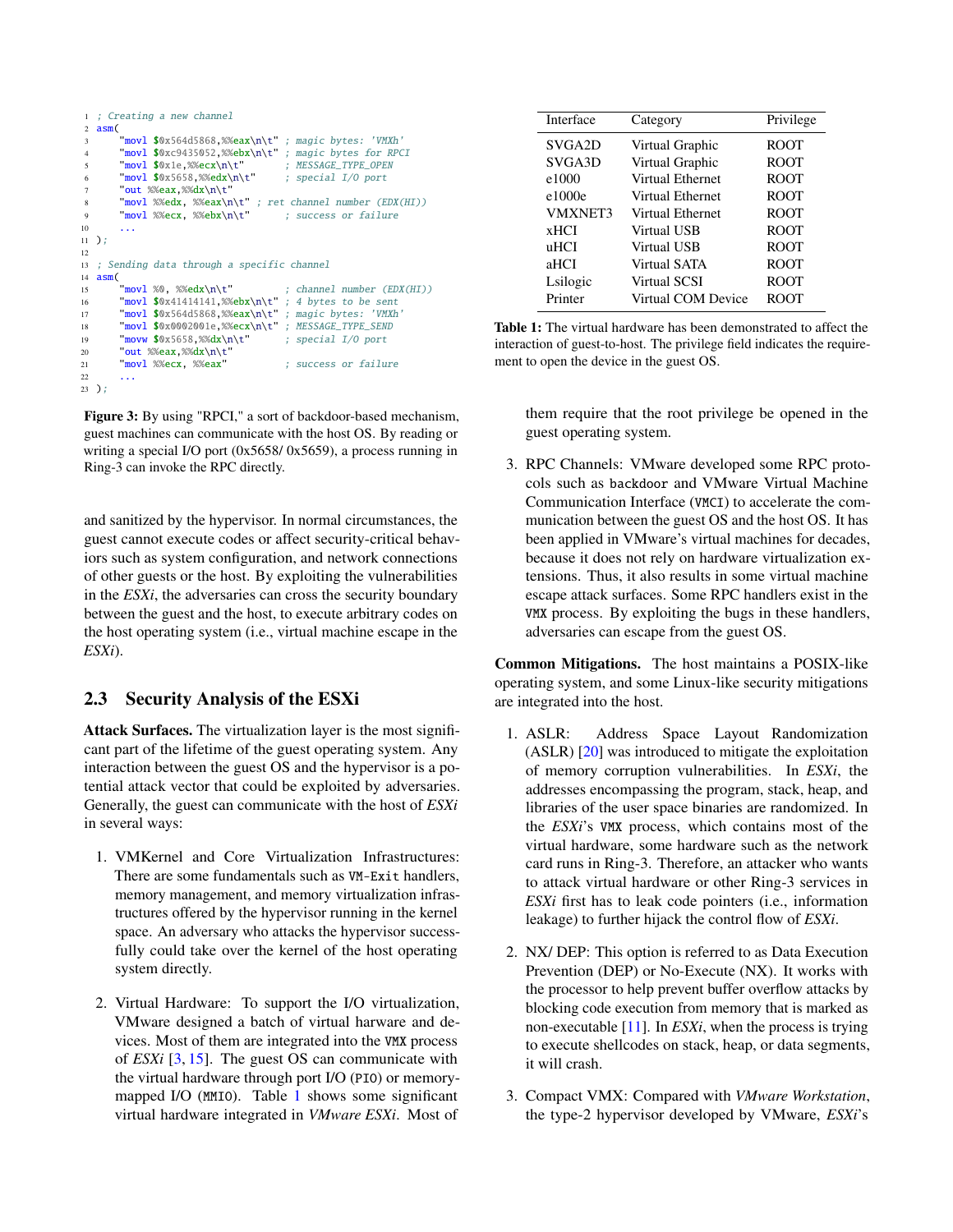```
1 # Rules applicable for all VMs
\overline{2}3 -s genericSys grant
4 -s ioctlSys grant
5 -s vsiReadSys grant
6 ...
 7
8 -c unix_socket_create grant
9 -c unix_stream_socket_bind grant
10 -c unix_dgram_socket_bind grant
11 \ldots12
13 -p inet_socket_bind all grant
14 -p inet_socket_connect loopback grant
15 -p inet_socket_connect nonloopback grant
16 \ldots17
18 -d tpm2emuObj tpm2emuDom file_exec grant
19
20 -r /var/run rw
21 -r /var/lock rw
22
```
Figure 4: A sample rule for global VMs. It grants what system calls a VMX process is allowed to call, what network connections a VMX process is allowed to establish, and what directories a VMX process is allowed to read or write.

VMX program has fewer source codes, because VMware moved the data package operations into the VMkernel, enhancing the efficiency of *ESXi*. Meanwhile, it narrows the attack surfaces of VMX.

Sandboxing. Since vSphere 6.5, *VMware ESXi* has introduced a mandatory access control (MAC), similar to Ubuntu's AppArmor, to enforce the security policy of guest VMs. (VMware vSphere is a commercial name for the whole VMware Suite, and *ESXi* is the hypervisor server of vSphere.) The sandbox maintains some pre-defined policies that contain some white lists of allowed syscalls, sockets, and file permissions in the file system (VMFS). The main functionality of sandboxing is offered by VMKernel, dividing the target into several different restricted domains (app, ioFilter, pluginFramework, globalVM, plugin, tpm2emu). After the specific virtual machine starts, Its behaviors are limited. It ensures the safety and security of VMs by running them in an operational sandbox with strict controls regarding hypervisor capabilities available to them [\[6\]](#page-8-9). Even if the adversaries have escaped from the guest operating system, they are still restricted by the vSphere sandbox; thus, it qualifies the impact of virtual machine escape attacks.

[Figure 4](#page-3-1) shows a sample rule for global virtual machines. For instance, if an adversary exploits a vulnerability in virtual hardware that is integrated in the VMX process of *VMware Workstation*, the adversary can spawn a shell or reverse shell on the host OS, finishing the VM escape. However, in *ESXi*, even if an adversary gets an arbitrary shellcode execution primitive by exploiting vulnerabilities in the VMX process, it cannot invoke any sensitive syscalls such as execve or establish a remote shell through sockets. Therefore, it makes the VM escape more difficult. The sandbox of *ESXi* is a rule-based sandbox, and each virtual machine

```
1 void __usercall vmxnet3_reg_cmd(vmxnet3_class *a1,
2 __int64 read_or_write, _DWORD *data, __int64 a4, __int64 a5)
3 {
 4 ...
5 case 4: // VMXNET3_CMD_UPDATE_MAC_FILTERS
6 if (a1 \rightarrow field_1A20) {
7 \times dma memory create(a1->driver shared addr + 8, 0x2B0ui64, 1,
8 ⋆ a1->state->field_B8, &page);
9 vmxnet3_cmd_update_mac_filters(v6, &page, a5);
10 \times destruct page struct(&page):
11 sub_14017CB30(v6);
12 }
13 break;
14 ...
15 }
16
17 char __fastcall dma_memory_create(unsigned __int64 addr, unsigned
18 __int64 size, int a3, int a4, page_struct *page)
19 {
20 unsigned int64 v5:
21v5 = *(qword_140DAA810 + 12160);
23 // check the addr
24 \times \textbf{if} ( addr > v5 || !size || size > v5 - addr + 1 )
25 \star return 0:
26 set_page_struct(addr, size, a3, a4, page);
27 return 1;
28 }
```
Figure 5: dma\_memory\_create() is responsible for creating a page struct used to read/write memory between guest and host. Inside the function, it checks the addr passed by users. If it is invalid, the function will return directly. However, it does not check whether the allocation is successful; thus, an uninitialized stack variable could be used in destruct\_page\_struct().

runs in its own sandbox. However, it already has predefined rules; the users of *ESXi* do not need to configure it by themselves. The rules dictate what the VMX process running the virtual machine is allowed to do or access, e.g., the VMX process has no access to some sensitive files such as /etc/passwd, and the VMX process cannot run scripts or initial network connections on the host. Meanwhile, the sandbox restricts what system calls a VMX process allowed to call; thus, some sensitive system calls such as execve, execl are restricted. The complete rules of the sandbox can be found in /etc/vmware/secpolicy/domains/ on the host. By auditing the sandbox profiles, we can get some plausible attack surfaces of the sandboxing in *ESXi*.

### <span id="page-3-0"></span>3 VM Escape: Our Approach

Overview. There are two uninitialized usages in vmxnet3 virtual ethernet card and a logical issue in the sandbox policy. CVE-2018-6982 is used for code pointer leak, and CVE-2018- 6981 for arbitrary pointer free. Our technique is to chain both for an arbitrary write and, ultimately control-flow hijacking. Next, we bypass the vSphere sandbox and achieve virtual machine escape.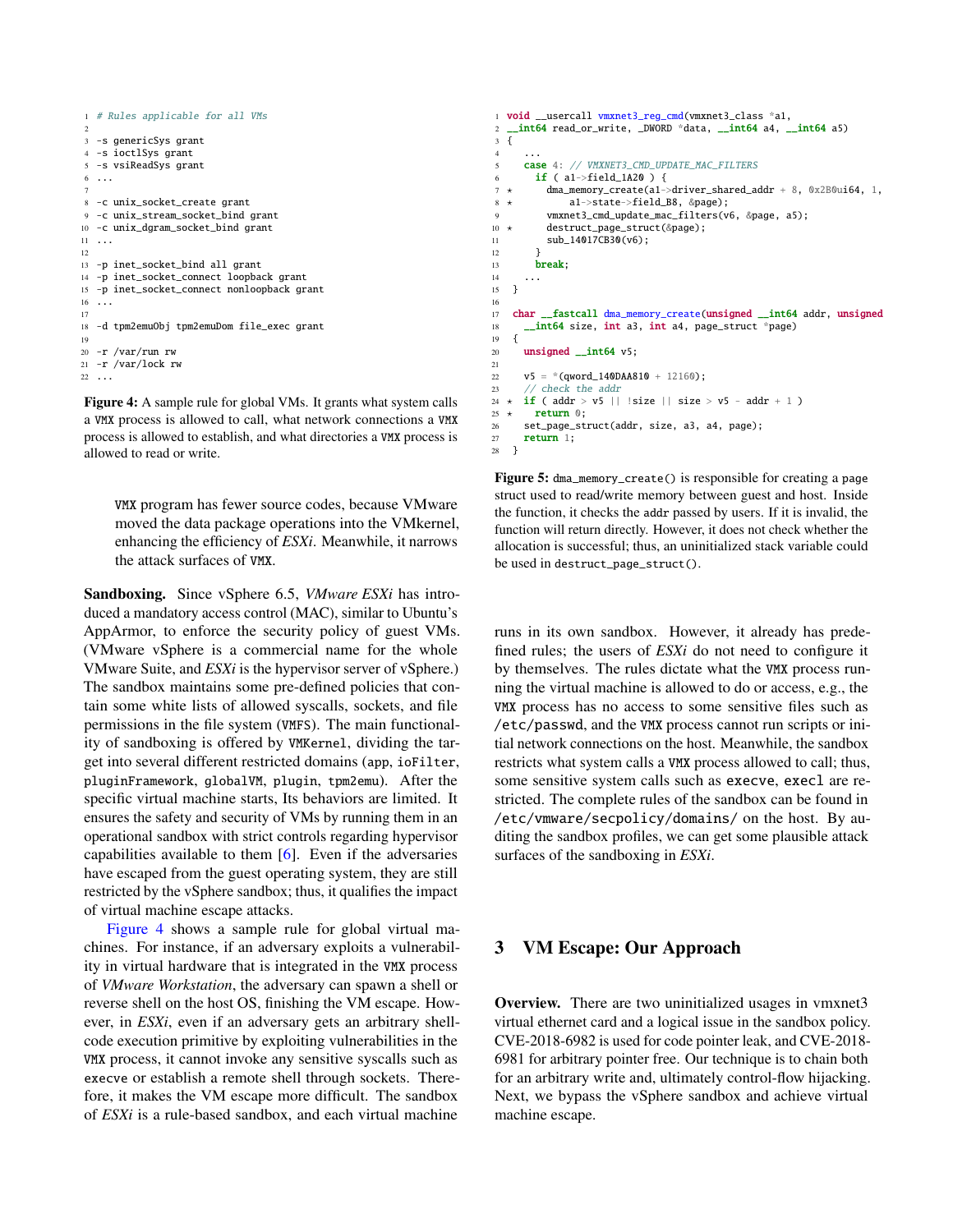### 3.1 Vulnerabilities

The vmxnet3 adapter is the recommended network adapter to use as default in *VMware ESXi* because it offers the best throughput of all the adapter options. As such, it's likely in use on most virtual machines. In this section, we introduce two memory corruption bugs leveraged in our exploitation chain.

CVE-2018-6981. This bug is caused by an uninitialized use of stack memory in the vmxnet3 virtual ethernet card. As [Figure 5](#page-3-2) shows, there is an interface (vmxnet3\_reg\_cmd()) that can execute commands in the MMIO memory of vmxnet3. In the command VMXNET3\_CMD\_UPDATE\_MAC\_FILTERS, the dma\_memeory\_create() function creates a page structure used to read/write memory between guest and host. The destruct\_page\_struct() is responsible for releasing the memory of the page structure.

According to [Figure 5,](#page-3-2) the page structure is allocated and initialized in the function set\_page\_struct(). At the beginning of the function, the dma\_memeory\_create() function checks the validity of the physical address given by the guest. Unfortunately, if the guest provides an invalid physical address, the function will return immediately. However, after the dma\_memeory\_create(), the VMXNET3\_CMD\_UPDATE\_MAC\_FILTERS handler fails to check whether the allocation of the page structure is successful, resulting in an uninitialized use in the destruct\_page\_struct() function.

Technically, this bug can also be turned into an information leakage bug. However, to improve the stability of the exploitation, we decided to chain a dependent information leakage bug into the exploitation.

CVE-2018-6982. This bug is also caused by an uninitialized stack variable in the memory of *ESXi*, and we utilized it to independently retrieve memory address information from the host. There is another command handler in vmxnet3\_reg\_cmd() called vmxnet3\_cmd\_get\_coalesce().

[Figure 6](#page-4-0) depicts the core logic of it. The get\_args() function is used to retrieve some data from a memory region of the VMX process. The sanity\_check() function qulifies that the v19 must satisfy v19  $\leq$  16. Also, the write\_back\_to\_guest() function will write 16 bytes of data into the guest context. Unfortunately, only 8 bytes of them (v20) are initialized.

### 3.2 Exploitation

A significant challenge of exploiting uninitialized use bugs is how to control the uninitialized variable. In this section, we illustrate the entire process of turning the uninitialized use bug to arbitrary code execution and how we overcome the challenges.

1) Arbitrary address free primitive. As [Figure 7](#page-5-0) delineated, first, we leak some addresses to break ASLR through the information leakage bug. Next, in destruct\_page\_struct()

```
1 bool __fastcall vmxnet3_cmd_get_coalesce(__int64 a1, char a2)
2 \frac{1}{2}3 \text{ v17} = 0:
 4 \text{ v26} = \text{readfsqword}(0 \times 28u);5 qmemcpy(&v25, (const void *)(*(_QWORD *)(a1 + 208) + 272LL),
       0x100uLL);
     if ( !(unsigned __int8)get_args(a1, &v18)
8 || (_DWORD)v18 \vert = 1 //v18 is controllable
9 || !HIDWORD(v18)
10 || !v19
11 \star || HIDWORD(v18) != 16 // constrait; but v18 is controllable
12 || !(unsigned __int8)sanity_check(v19, 16LL) ) {
13 return 0;
14 }
15 if ( |a2) { //a2: always zero
16 v14 = *(_QWORD *)(a1 + 208);
17 * v20 = 0xFA000000003LL;
18
19 // first 8-byte of v20 is initialized, but 16-byte is read
20 // (HIDWORD(v18) == 16)21 \star write_back_to_guest(v19, &v20, HIDWORD(v18), 0, *(_DWORD *)
22 \star (v14 + 184));
23 return 1;
24 }
25 ...
26 }
```
Figure 6: A code snippet of vmxnet3\_cmd\_get\_coalesce(). The get\_args() function reads a memory region of the VMX process. Ultimately, v18, v19 are controllable. The second parameter write\_back\_to\_guest indicates the source buffer, and the third one indicates the size.

function [\(Figure 8\)](#page-5-1), the function frees a field of the uninitialized stack memory. Hence, after filling a pointer into the uninitialized memory, an arbitrary-address-free primitive could be constructed.

2) Arbitrary address write primitive. As [Figure 11](#page-6-0) illustrates, the metadata of Backdoor-RPC channel exists in the data segment. Therefore, we use this feature to construct an arbitrary-address-write primitive. First, we opened several Backdoor-RPC channels; thus, some metadata structures of the channel in the data segment will be activated. Second, we fake a glibc fast-bin chunk on it to do the *House of Spirit Attack*.

Specifically, after leaking the address of the data segment, we calculated the addresses of the metadata for the backdoor, and put them into the uninitialized stack memory using the function handle\_port\_io(). For example, in [Figure 9,](#page-5-2) when the size of the data is less than 0x8000, it will put all of the data into the stack. Next, we use the arbitrary-address-free primitive to free the fake fast-bin chunk.

House of Spirit Attack. Because *ESXi* uses a variant of glibc to maintain Ring-3's heap, we decide to fake a fast-bin chunk on the global metadata of Backdoor-RPC channels, i.e., *House of Spirit Attack* of glibc [\[1](#page-8-10)[,13,](#page-8-11)[22\]](#page-8-12). However, glibc has several integrity checks to mitigate memory corruption attacks. To bypass it, we need to construct the fake chunk and pick the size properly.

After investigating, as [Figure 10](#page-6-1) illustrates, we determine some constraints in the free() function of glibc that need to be satisfied: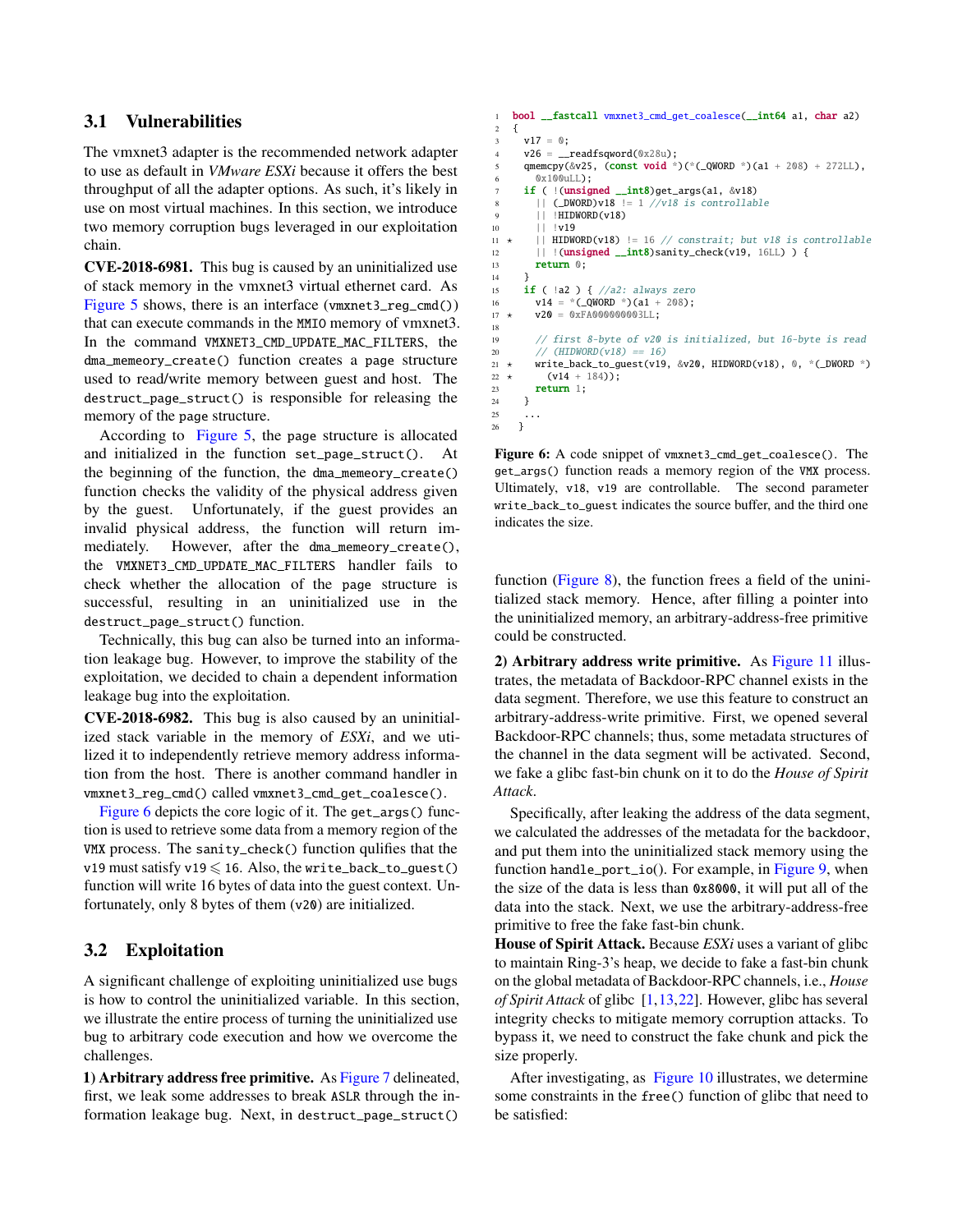<span id="page-5-0"></span>

Figure 7: Exploiting the vulnerabilities and getting arbitrary shellcode execution privilege

```
1 void __fastcall destruct_page_struct(page_struct *a1)
2 {
     int v1; // eax
4 page_struct *v2; // rbx
     unsigned int v3; // edi
       int64 v4; // rbp
     _int64 v5; // rsi
 8      __int64 v6; // r12<br>9     _int64 v7; // rax
10
11 v1 = a1->ready;
12 v2 = a1;<br>13 if (v1)if ( v1 == 1 )
\begin{array}{ccc} 14 & \{ \ldots \} \\ 15 & \textbf{else} \end{array}else
16 {<br>1717 v3 = 0;<br>
18 if ( v1if (vi)19 {
20 v4 = 0i64;
21 v5 = 0i64;<br>22 do
          22 do
23 {
24 ...
25 }
26 while (v3 < v2->ready);
27 }
28 free(v2->field_18); // free the pointer on stack
29 }
30 }
```
Figure 8: A code snippet of destruct\_page\_struct(). We use it to free arbitrary addresses.

- 1. The ISMMAP bit of the fake chunk is 0.
- 2. The fake chunk's address is aligned.
- 3. The size of the fake chunk is 32 bytes to 128 bytes and aligned.

```
1 void __usercall handle_port_io(__int64 a1, __int64 a2, __int64 a3)
   \{char *v11; // rsi
 4 ...
     __int64 v35; // [rsp+A0h] [rbp-8038h]
     \sqrt{2}int64 v36; // [rsp+80B0h] [rbp-28h]
 7
     v3 = * (a1 + 4);v4 = * (a1 + 13);10 read_or_write = *(a1 + 48);1112 if ( *(a1 + 60) & (v10 = *(a1 + 52) << 12, v10 > 0x8000))
13 v11 = malloc_heap_memory(v10); // copy the data into heap
14 else
15 v11 = 8v35;
16 if ( read_or_write & 1 )<br>17 { if ( *(v8 + 60) )
     { if ( *(v8 + 60) )
18 \{ \}v15 = v11;
20 do
\begin{array}{ccc} 21 & \text{f} & \text{...} \\ 22 & \text{men} \end{array}memcpy(v15, v18, v17); // copy the data into stack23 ...
```
Figure 9: A code snippet of handle\_port\_io(). We use it to spray the stack.

- 4. For the next chunk's size  $\theta$ :  $2 * SIZE\_SZ \le \theta \le av \rightarrow$ *system*\_*mem*.
- 5. The first chunk in the fast-bin is not the fake chunk.

Then, we reallocate the fake chunk by leveraging other Backdoor-RPC channel operations, i.e., when a new channel is opened, the channel allocates a new buffer with a controllable length that pointed by the data field in the metadata of the channel. This is a flexible and reusable trick to manipulate the heap of *ESXi*. Finally, we overwrite the next data pointer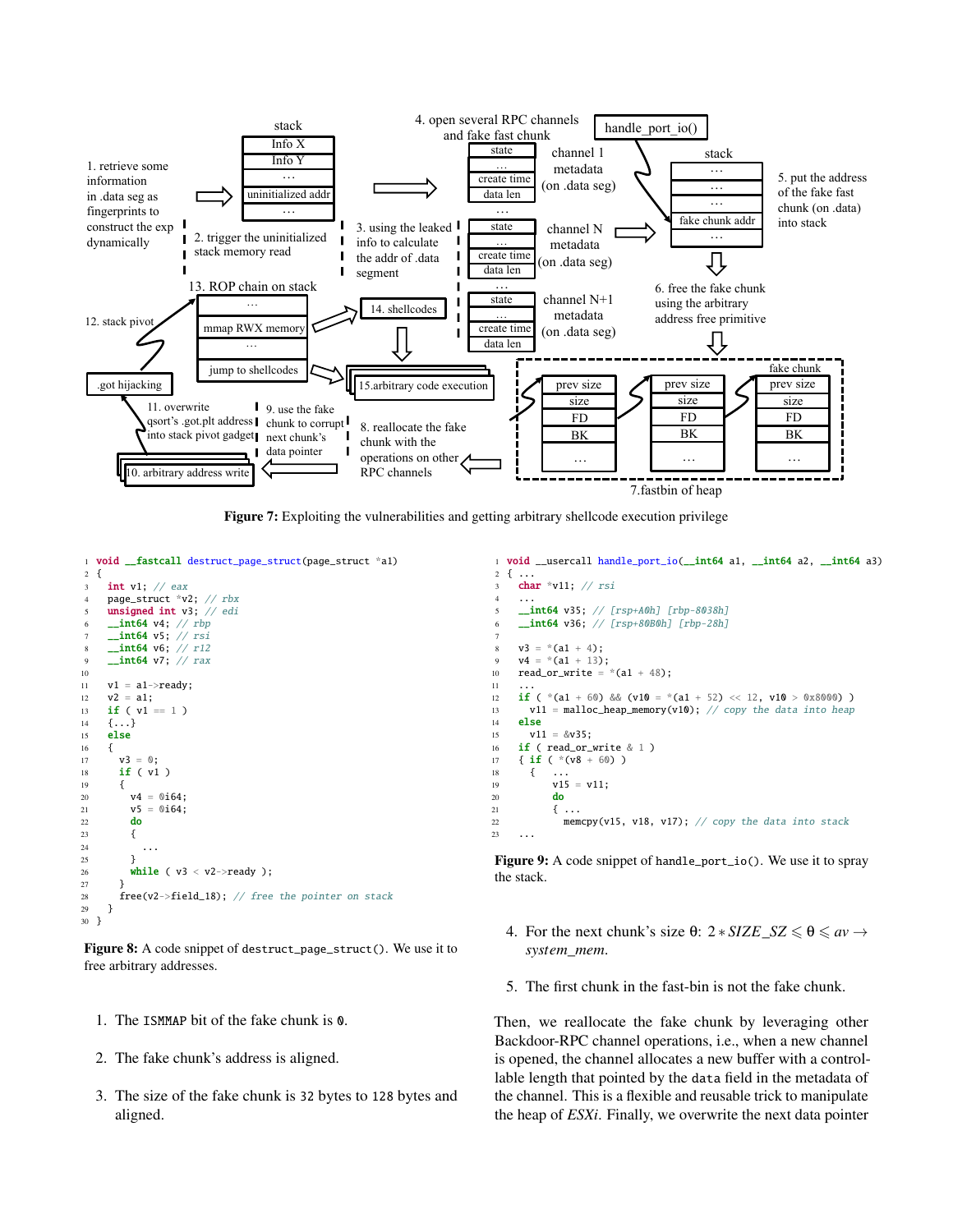```
1 void public_fRE(Void_t* mem)
2 \frac{1}{2}3 mstate ar_ptr;
4 mchunkptr p;
 5 \cdot \cdot \cdot\begin{array}{lll} 5 & \ldots \ 6 & \quad p = \text{mem2chunk}(\text{mem}) \; ; \end{array}if (chunk_is_mmapped(p)) // check mmap bit<br>8       {
8 {
9 munmap chunk(p):
10 return;
11 }
12 \quad . \quad . \quad .12 ...<br>13 ar_ptr = arena_for_chunk(p);
1415 __ int_free(ar_ptr, mem);
16 }
17
18 void _int_free(mstate av, Void_t* mem)
19 {
20 mchunkptr p;
21 INTERNAL SIZE T size:
22 mfastbinptr* fb;
23 ...
24 p = mem2chunk(mem);
25 size = chunksize(p);
26 ...
\frac{27}{28}// check current size
28 // Check Current Size<br>29 if ((unsigned long)(size) <= (unsigned long)(av->max_fast))
30 {
31 // check next chunk
32 if (chunk_at_offset(p, size)->size <= 2 * SIZE_SZ
33 || __builtin_expect(chunksize(chunk_at_offset(p, size))
\Rightarrow av->system_mem, 0))
35
\begin{matrix} 36 & 5 \end{matrix}37 errstr = "free(): invalid next size (fast)";<br>38 goto errout;
38 goto errout;
              \mathfrak{z}40 ...
41 fb = \&(av->fastbins[fastbin_index(size)]);
              42 ...
43
              p->fd = *fb;
45 *f b = p;
        \overline{4}47 }
                              Resource 
                            S(\mathbf{S}) is a set of \mathbf{S} or \mathbf{S} such \mathbf{S} such \mathbf{S} such \mathbf{S} such \mathbf{S} such \mathbf{S} such \mathbf{S} such \mathbf{S} such \mathbf{S} such \mathbf{S} such \mathbf{S} such \mathbf{S} such \mathbf{S} such \mathbf{Hostd
```
Figure 10: To fake a fast-bin chunk successfully, we need to bypass some constraints in glibc.

of the next channel and an arbitrary-address-write primitive can be constructed.

3) Code execution. To execute codes on the context of the host, we use the arbitrary-address-write primitive to corrupt the stack. First of all, we corrupt the global offset table and overwrite the qsort function into a stack pivot gadget. Next, a ROP chain will be put into the stack. Meanwhile, the control flow will be forwarded to the ROP chain on the pivoted stack. In particular, the ROP chain will invoke mmap syscall and enable the privilege to execute arbitrary shellcodes.

## <span id="page-6-2"></span>3.3 Circumventing the vSphere Sandbox

The logical bug in the sandbox policy. By scrutinizing the policies of the sandbox, we determine that there are some loopholes inside it. The sandbox grants the VMX process to read and write the /var/run directory of VMFS, and an internet server (inetd) configuration database exists in the

<span id="page-6-0"></span>

fake through Backdoor-RPC operations. After reallocating, we can Figure 11: Arbitrary Address Write. By faking a fast-bin chunk on the metadata of Backdoor-RPC channels, we can reallocate the overwrite the next channel's metadata to corrupt arbitrary addresses.

#### /var/run/inetd.conf.

In this way, we can bind a shell on a specific port by overwriting the inetd.conf file. Note that files existing in the /var/run/\* are not persistent and copied from the backup firmware in the /bootbank/\* directory after rebooting.

Forcing the process to restart. To activate the configuration and spawn a shell, we need to force the inetd process to restart. However, we cannot simply restart the entire OS, because the inetd.conf file is not persistent. Files in the VMFS are copied from the bootbank after the host OS restart. Fortunately, there is a watchdog can help us to restart some processes. As a result, we use the kill() system call to terminate the inetd process. After that, the watchdog restarts the process, and a bind shell spawns.

### 3.4 Reliability

Compatibility. To improve the compatibility of our exploitation, we use some fingerprints retrieved from the host OS to manipulate the exploitation dynamically. As [Figure 7](#page-5-0) indicates, we first utilize the information leakage bug to retrieve some memory of .data segment, using it to determine the version of the running *ESXi*.

Next, we can dynamically construct some crucial payloads (e.g., shellcodes, address of fake chunk, etc.) in terms of the current version.

Persistency. As depicted in [§3.3,](#page-6-2) after the host OS restarted, the entire VMFS is overwritten again, i.e., files in VMFS are overwritten by the backup firmware stored in /bootbank. In light of this, after getting the root privilege, we can overwrite the files under the /bootbank directory to achieve persistent exploitation.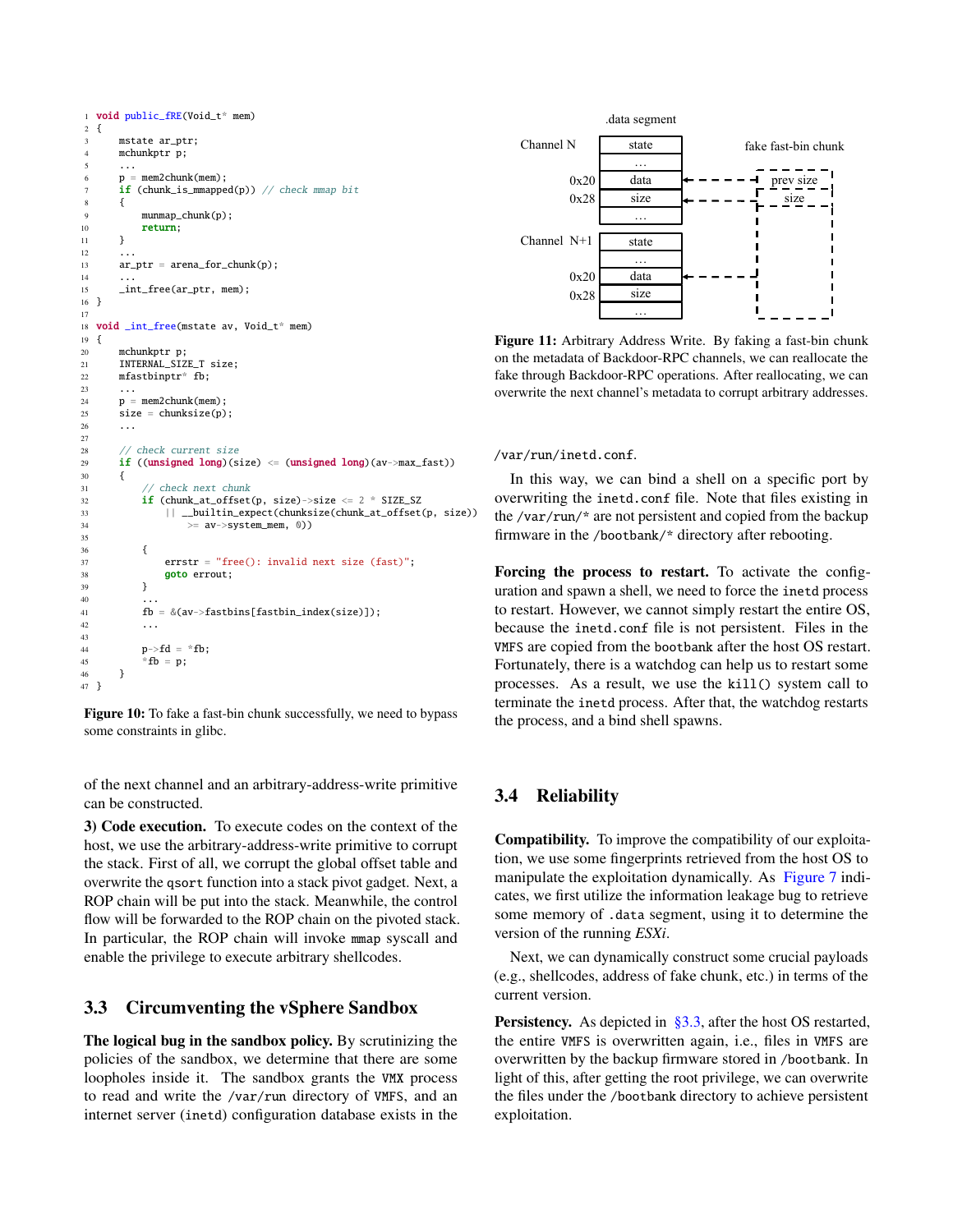### 4 Implementation

The exploit has been implemented in a kernel module with 450 LoC. The shellcodes embedded in the kernel module will spawn a bind shell on a specific port and a reverse shell connecting to our remote server. To launch the escape, we merely need to insert the module into the kernel of the guest OS.

Notably, all of the bugs depicted above have been reported to the vendor and patched appropriately. Now the exploitchain only affect the instances of *VMware ESXi* whose version is earlier than 6.7.0 with build number 10764712.

## 5 Evaluation

To examine the stability and compatibility of our exploit. We evaluate it on *ESXi* 6.7 with different versions.

Experimental Setup. We run the exploit on *ESXi* with different versions. The guest OS is Ubuntu 16.04.3 LTS, with 2 cores, and 4GB memory. The host machine has an i9-7980XE processor with a 64GB physical memory. For each guest OS, we run the exploit 30 times.

Results. [Table 2](#page-7-0) shows the results. The exploit chain has been demonstrated to affect ESXi 6.7, and ESXi 6.5. Also, the exploit can effectively adapt to the targeted environment. In particular, the maximum success rate of our proposed exploit chain is 93.33%.

### 6 Discussion

Evaluation results show that the success rate of our exploit is not 100%. In this section, we try to determine the reasons. By scrutinizing the memory status, we found two significant factors that qualified the success rate of the exploit.

1) Manipulating the uninitialized variables. In light of the fact that the arbitrary-address-free primitive requires valid addresses, we have to make sure the targeted address is legitimate before triggering the logic of free. However, the normal actions and executions in *ESXi* may pollute the stack, resulting in the "free" operation not going as expected.

2) The stability of heap. After releasing the targeted fake memory chunk, we need to reallocate it immediately. However, if *ESXi* allocates it before we do, the process will crash suddenly.

### 7 Related work

Virtual Machine Escape. Chaitin Security Research Lab has demonstrated an exploit of *VMware Workstation* with a

<span id="page-7-0"></span>

| Build number | V? | S? | <b>Success</b> | Adaptable |
|--------------|----|----|----------------|-----------|
| 10764712     | Y  | Y  | 93.3%          | Y         |
| 10302608     | Y  | Y  | 86.7%          | Y         |
| 10176752     | Y  | Y  | 90.0%          | Y         |
| 9484548      | Y  | Y  | 86.7%          | Y         |
| 9214924      | Y  | Y  | 93.3%          | Y         |
| 8941472      | Y  | Y  | 90.0%          | Y         |
| $<$ 10719125 | Y  | Y  | N/A            | N         |
| Any          | N  | N  | N/A            | N/A       |
|              |    |    |                |           |

V: Vulnerable or not, S: Sandboxed or not

Table 2: The results of the evaluation. The adaptable field indicates whether the exploit can adapt to the environment automatically. Actually, the exploitation chain can also work on *ESXi* 6.5, but we have not adapted those versions. Furthermore, the reason the success rate is not 100% is that the stack could be polluted by the *ESXi* itself, resulting in the arbitrary address free primitive fails.

single vulnerability in Backdoor-RPC [\[4\]](#page-8-13). However, in their tests, the stability is qualified by the Low Fragment Heap of the Windows 10 operating system, and the maximum success rate is 80%. Keen Security Lab has also demonstrated an exploit for *VMware Workstation* by using an information leakage bug in Backdoor-RPC and a memory corruption bug in xHCI [\[9\]](#page-8-14). For type-1 hypervisors, CVE-2015-7835 [\[2\]](#page-8-15) has been demonstrated to achieve a virtual machine escape of the *Xen* hypervisor. Furthermore, Jordan Rabet has proposed an in-depth analysis of a successful virtual machine escape of *Hyper-V* [\[12\]](#page-8-16).

Exploitation of Uninitialized Use. The leading part of the exploitation of uninitialized use is to control the uninitialized variables and turn them into other types vulnerabilities. Halvar Flake proposed an approach to determine all the paths that could be overlapped in the same stack frame [\[7\]](#page-8-17). Also, Kangjie Lu et al. proposed an automated approach using targeted stack spraying to facilitate the uninitialized uses of the kernel [\[10\]](#page-8-18).

Mitigations for VM Escape. BitVisor [\[14\]](#page-8-19) tried to enforce the security of I/O devices by minimizing the code size of hypervisors by allowing most of the I/O accesses from the guest OS to pass through the hypervisor. NoHype [\[16\]](#page-8-20) presented a strategy to eliminate the hypervisor attack surface by enabling the guest VMs to run natively on the underlying hardware while maintaining the ability to run multiple VMs concurrently. Hypersafe [\[19\]](#page-8-21) proposed an approach to apply the Control-Flow-Integrity to mitigate virtual machine escape attacks. Cloudvisor [\[23\]](#page-8-22) introduced an approach that enforces the separation of resource management from security protection in the virtualization layer.